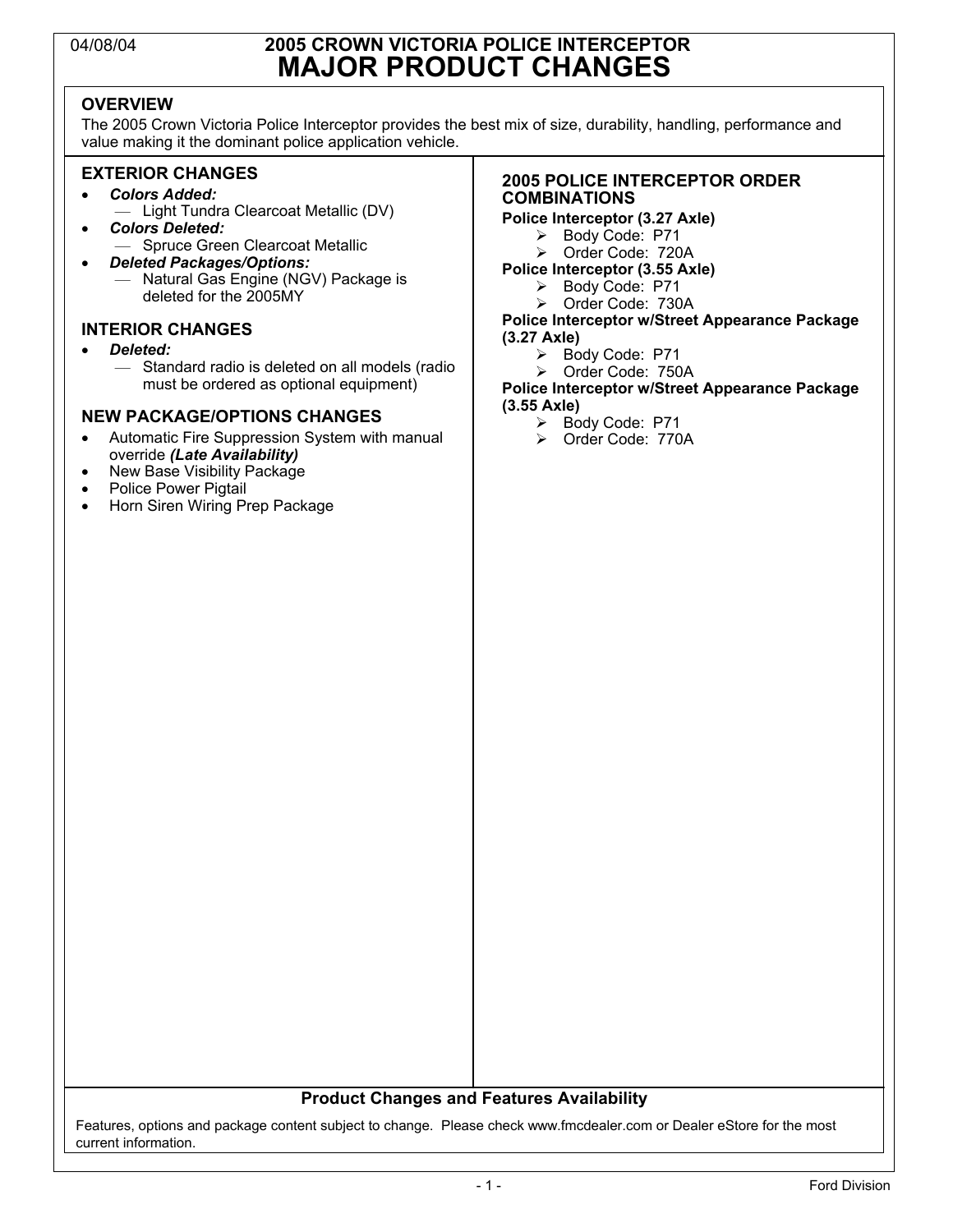### 04/08/04 **2005 CROWN VICTORIA POLICE INTERCEPTOR MAJOR PRODUCT SUMMARY**

The 2005 Crown Victoria Police Interceptor provides the best mix of size, durability, handling, performance and value making it the dominant police application vehicle.

**The following equipment is standard as indicated. Each series includes the standard equipment of the previous series, except where additions/exceptions are noted:**

| <b>Police Interceptor 3.27</b>                  | <b>Police Interceptor 3.55</b> | <b>Police Interceptor Street</b> | <b>Police Interceptor Street</b>                      |
|-------------------------------------------------|--------------------------------|----------------------------------|-------------------------------------------------------|
| Axle                                            | Axle                           | <b>Appearance 3.27 Axle</b>      | <b>Appearance 3.55 Axle</b>                           |
|                                                 | All Base content, plus:        | All previous model content,      | All previous model content,                           |
|                                                 |                                | plus:                            | plus:                                                 |
| Powertrain/Functional                           | Powertrain/Functional          | Powertrain/Functional            | Powertrain/Functional                                 |
| $\bullet$ Axle ratio - 3.27                     | $\bullet$ Axle ratio $-3.55$   | $\bullet$ Axle ratio - 3.27      | $\bullet$ Axle ratio - 3.55                           |
| • Brakes - power Anti-Lock                      |                                | <b>Exterior</b>                  |                                                       |
| <b>Braking System (ABS)</b>                     |                                | • Moldings - color keyed         |                                                       |
| • Engine - 4.6L OHC EFI                         |                                | bodyside, front                  |                                                       |
| V8                                              |                                | • Wheel covers - deluxe          |                                                       |
| • Transmission - 4-speed                        |                                | Packages                         |                                                       |
| automatic                                       |                                | • Street Appearance              |                                                       |
| <b>Exterior</b>                                 |                                | Package (60B)                    |                                                       |
| • Hub caps                                      |                                |                                  |                                                       |
| • Moldings - color keyed                        |                                |                                  |                                                       |
| bodyside, rear                                  |                                |                                  |                                                       |
| • Mirrors - power                               |                                |                                  |                                                       |
| • Spare tire/wheel -                            |                                |                                  |                                                       |
| conventional spare                              |                                |                                  |                                                       |
| $\bullet$ Tires - P225/60VRx16                  |                                |                                  |                                                       |
| <b>BSW</b>                                      |                                |                                  |                                                       |
| $\bullet$ Wheels $-$ 16" steel                  |                                |                                  |                                                       |
| Interior                                        |                                |                                  |                                                       |
| • Air conditioning - manual                     |                                |                                  |                                                       |
| • Defroster - rear window                       |                                |                                  |                                                       |
| • Floor covering - heavy                        |                                |                                  |                                                       |
| duty rubber                                     |                                |                                  |                                                       |
| • Headliner - removable                         |                                |                                  |                                                       |
| • Lamps - dome map lamp                         |                                |                                  |                                                       |
| (5" center-mount)                               |                                |                                  |                                                       |
| • Lamps – dual beam map                         |                                |                                  |                                                       |
| lamp                                            |                                |                                  |                                                       |
| • Light bar connector                           |                                |                                  |                                                       |
| $\bullet$ Seats – cloth                         |                                |                                  |                                                       |
| buckets/vinyl rear, manual                      |                                |                                  |                                                       |
| driver/passenger                                |                                |                                  |                                                       |
| • Seats - lumbar support,                       |                                |                                  |                                                       |
| driver                                          |                                |                                  |                                                       |
| • Windows - power driver                        |                                |                                  |                                                       |
| express-down feature                            |                                |                                  |                                                       |
| Safety/Security                                 |                                |                                  |                                                       |
| $\bullet$ Air bags - 2 <sup>nd</sup> generation |                                |                                  |                                                       |
| driver & passenger                              |                                |                                  |                                                       |
| • Battery saver feature                         |                                |                                  |                                                       |
| • Coolant recovery system                       |                                |                                  |                                                       |
| • Fail safe cooling                             |                                |                                  |                                                       |
| • Safety belts - 3-point                        |                                |                                  |                                                       |
| active                                          |                                |                                  |                                                       |
|                                                 |                                |                                  | Please see Standard Equipment pages for more details. |
|                                                 |                                |                                  |                                                       |

#### **Product Changes and Features Availability**

Features, options and package content subject to change. Please check www.fmcdealer.com or Dealer eStore for the most current information.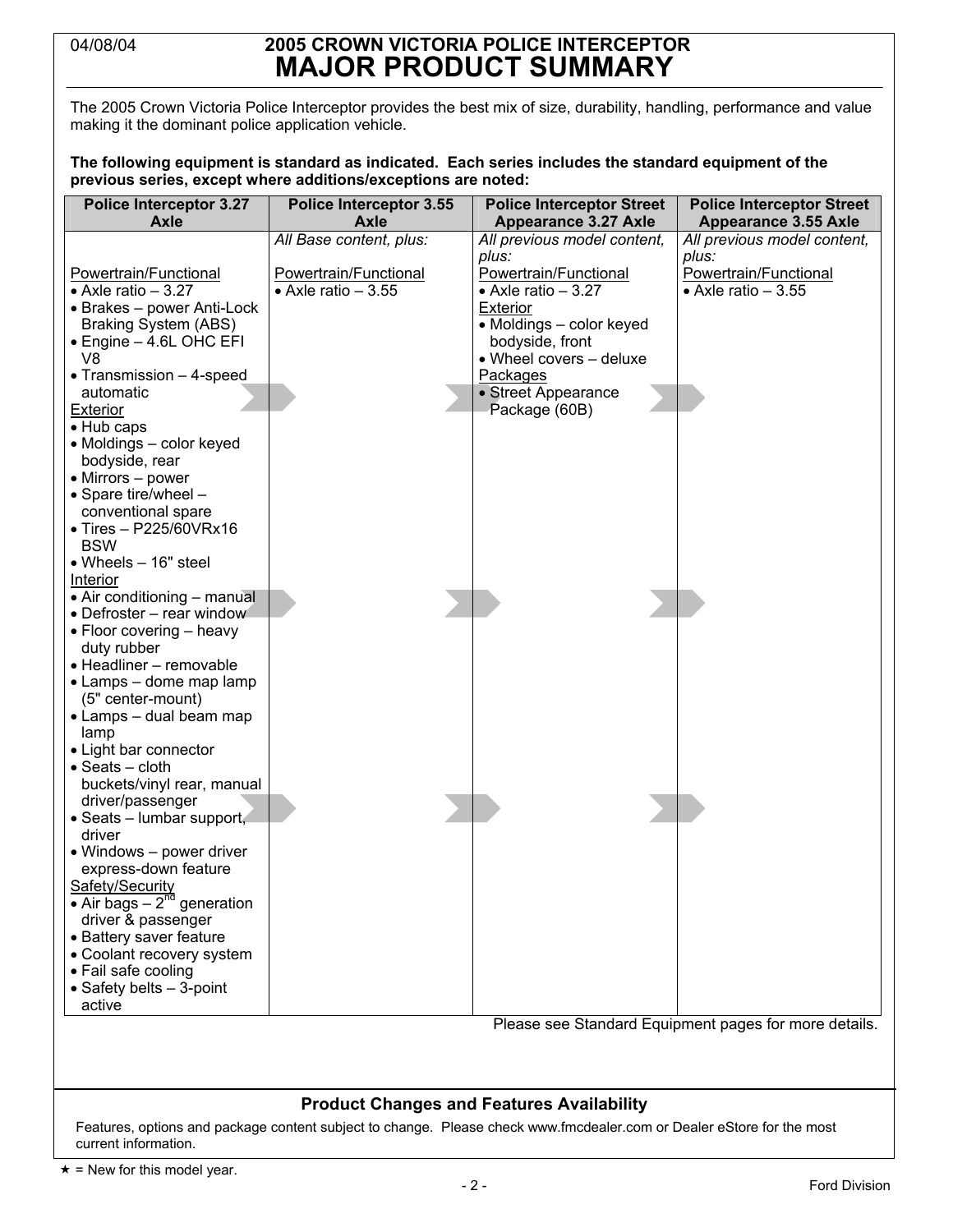### 04/08/04 **2005 POLICE INTERCEPTOR STANDARD EQUIPMENT**

| The following items are standard on every 2005MY POLICE INTERCEPTOR vehicle:              |                                                                                      |  |
|-------------------------------------------------------------------------------------------|--------------------------------------------------------------------------------------|--|
| POWERTRAIN/FUNCTIONAL                                                                     | <b>INTERIOR</b>                                                                      |  |
| • Air induction system - unique police air induction system                               | • Air conditioning $-$ manual                                                        |  |
| • Ball joints - low friction, non-greasable upper ball joints                             | • Audio                                                                              |  |
| Battery - maintenance-free 78-AH, 750 CCA                                                 | Radio delete (radio must be ordered as optional                                      |  |
| Body on frame construction                                                                | equipment)                                                                           |  |
| • Brakes                                                                                  | Radio speakers - door-mounted, located above armrests<br>-                           |  |
| Power Anti-Lock Braking System (ABS)<br>$\overline{\phantom{m}}$                          | Door locks - power                                                                   |  |
| Manual parking brake release<br>$\overline{\phantom{0}}$                                  | Floor covering - heavy duty rubber<br>$\bullet$                                      |  |
| Single stroke parking brake                                                               | Footrest – driver footrest                                                           |  |
| Brake shift interlock isolation from tail lights                                          | Glove box - illuminated lockable<br>$\bullet$                                        |  |
| Drive shaft - aluminum                                                                    | Instrument panel                                                                     |  |
| Drivetrain                                                                                | Analog gauges instrument cluster                                                     |  |
| Rear Wheel Drive (RWD)                                                                    | 140-mph certified calibration speedometer                                            |  |
| • Engine                                                                                  | Easy access labeled fuse panel                                                       |  |
| 4.6L OHC SEFI V8 (250 HP)<br>$\overline{\phantom{a}}$                                     | - Cigarette lighter                                                                  |  |
|                                                                                           |                                                                                      |  |
| Engine oil cooler<br>$\overline{\phantom{m}}$                                             | Lights                                                                               |  |
| • Exhaust system - stainless steel, dual<br>• Fail safe cooling                           | Light bar connector, 40-amp battery circuit at front right<br>$-$<br>corner of trunk |  |
|                                                                                           |                                                                                      |  |
| • Fuel $tanh - 19$ gallon                                                                 | Dome & luggage compartment lamps                                                     |  |
| • Generator – high output, 200-amps max output, 132-amps at                               | Dual beam map lamp<br>$-$                                                            |  |
| idle $(80$ deg $F)$                                                                       | Mirror - day/night inside rearview                                                   |  |
| • Heat ducts - rear floor-mounted                                                         | Power point – rear power access point (power junction box                            |  |
| Hood assist - gas cylinder                                                                | providing power to trunk-mounted equipment)                                          |  |
| Horn - dual note<br>$\bullet$                                                             | • Seats                                                                              |  |
| Ignition system – electronic distributorless; coil on plug ignition                       | Cloth buckets/vinyl rear, manual driver/passenger                                    |  |
| system                                                                                    | Cloth buckets/vinyl rear seats w/power lumbar driver seat                            |  |
| Jack – scissors                                                                           | (lumbar NA on bench seat) & manual recline; rear seat                                |  |
| Multi-speed electrodrive fan                                                              | excludes center armrest                                                              |  |
| • Steering                                                                                | 2-Way head restraints                                                                |  |
| Power rack & pinion                                                                       | Steering wheel - tilt                                                                |  |
| Power steering oil cooler                                                                 | Sunvisors - cloth covered                                                            |  |
| Speed-sensitive variable-assist power steering<br>$\overline{\phantom{0}}$                | Trim<br>$\bullet$                                                                    |  |
| Suspension                                                                                | Color keyed front & rear scuff plates                                                |  |
| Watt's linkage rear suspension                                                            | Removable headliner w/high intensity dome lamp                                       |  |
| Short-long arm front suspension                                                           | Luxury full carpet luggage compartment trim                                          |  |
| Front & rear stabilizer bars<br>$\qquad \qquad -$                                         | Integral front door map pockets                                                      |  |
| Heavy duty nitrogen pressurized monotube shock<br>$\overline{\phantom{m}}$                | Dual ashtray-mounted cupholders<br>-                                                 |  |
| absorbers                                                                                 | Trunk – deep well                                                                    |  |
| Heavy duty frame                                                                          | <b>Windows</b><br>$\bullet$                                                          |  |
| Heavy duty suspension<br>$\hspace{1.0cm} - \hspace{1.0cm}$                                | Power, express-down feature on driver side                                           |  |
| • Transmission                                                                            | Rear window defroster                                                                |  |
| 4-Speed automatic transmission                                                            | Defroster grill w/integral vertical ribs                                             |  |
| Oil-to-air transmission oil cooler                                                        | Rear window defroster                                                                |  |
| • Voltage regulator – electronic, integral to generator                                   | <b>SAFETY/SECURITY</b>                                                               |  |
| <b>EXTERIOR</b>                                                                           | $\bullet$ Air bags                                                                   |  |
| • Bumpers - body color, concealed w/one-piece full wrap cover                             | Dual 2 <sup>nd</sup> generation front supplemental restraint system                  |  |
| Decklid - low liftover design                                                             | Driver & front passenger                                                             |  |
| • Exhaust system - stainless steel dual exhaust system                                    | Battery saver (turns off lights after 30 minutes)                                    |  |
| Glass - solar tinted                                                                      | Child safety latches on rear doors                                                   |  |
| Grille - black, center Ford oval design<br>Emergency interior trunk release<br>$\bullet$  |                                                                                      |  |
| Mirrors – black fold-away dual remote control power                                       | Personal Safety System™ w/dual-stage air bags, 2 <sup>nd</sup>                       |  |
| Paint - clearcoat                                                                         | generation - driver & right front passenger (incl. safety belt                       |  |
| • Tires                                                                                   | pretensioners, dual-stage air bags, seat position & weight                           |  |
| P225/60VRx16 A/S BSW                                                                      | sensors)                                                                             |  |
| Spare tire/wheel – conventional size                                                      | Side door intrusion beams                                                            |  |
| <b>EXTERIOR (Continued)</b>                                                               |                                                                                      |  |
| • Wheels – heavy duty steel rims $(16x7)$                                                 |                                                                                      |  |
| The following features are standard on select all-new 2005MY POLICE INTERCEPTOR vehicles: |                                                                                      |  |
| POWERTRAIN/FUNCTIONAL                                                                     | 720A<br>730A<br>750A<br>770A                                                         |  |
| Axle ratio                                                                                | 3.55<br>3.27<br>3.27<br>3.55                                                         |  |
| <b>KEY EXTERIOR FEATURES</b>                                                              |                                                                                      |  |

 $\star$  = New for this model year.

 $\bullet$  = Available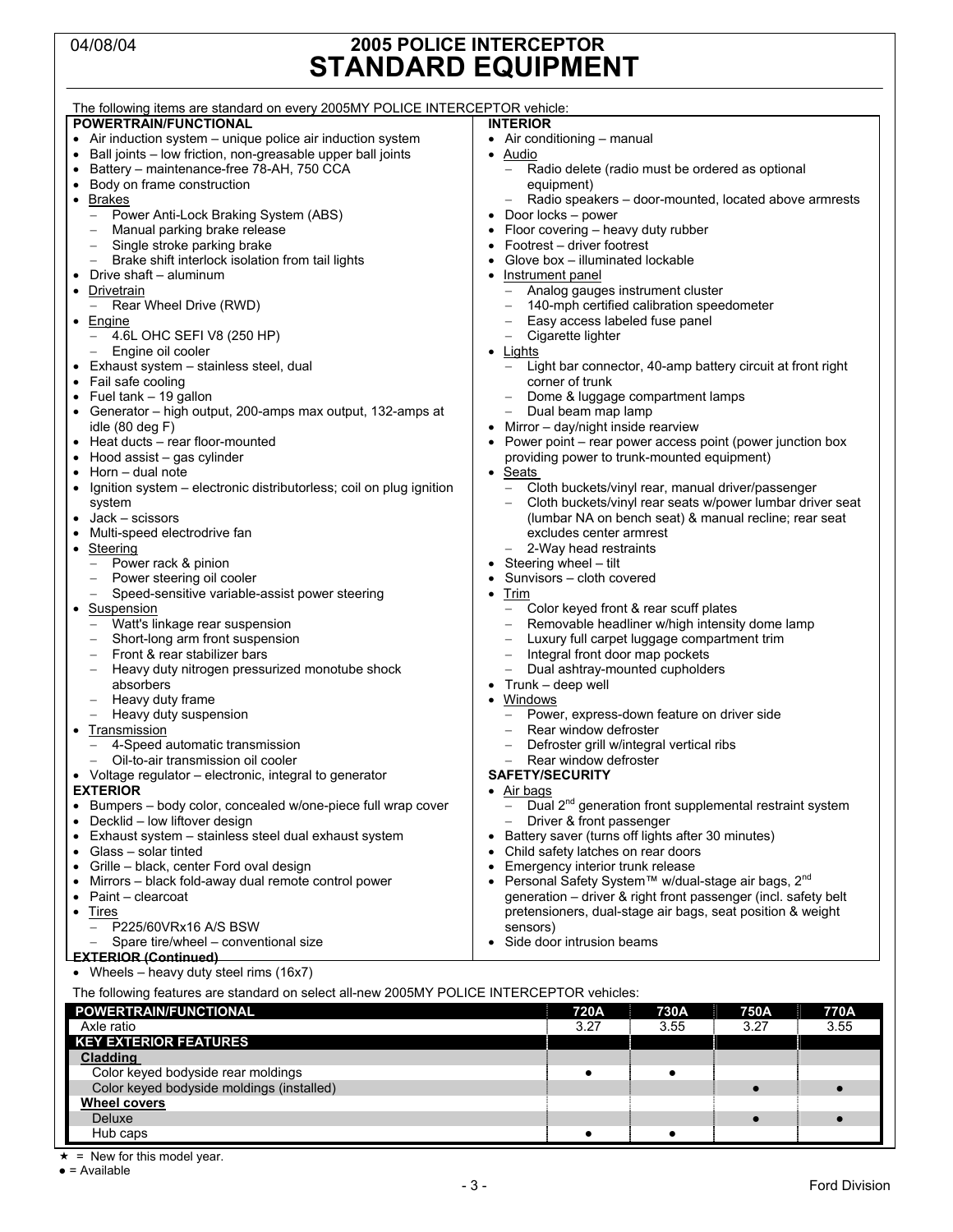# 04/08/04 **2005 CROWN VICTORIA POLICE INTERCEPTOR FUNCTIONAL EQUIPMENT**

## **AXLE AVAILABILITY**

*Axle Ratio = 3.27 (720A/750A)*

*Axle Ratio = 3.55 (730A/770A)*

### **WHEEL AVAILABILITY**

**No Wheel Picture Available**

16" Styled Steel Wheel Std. on all models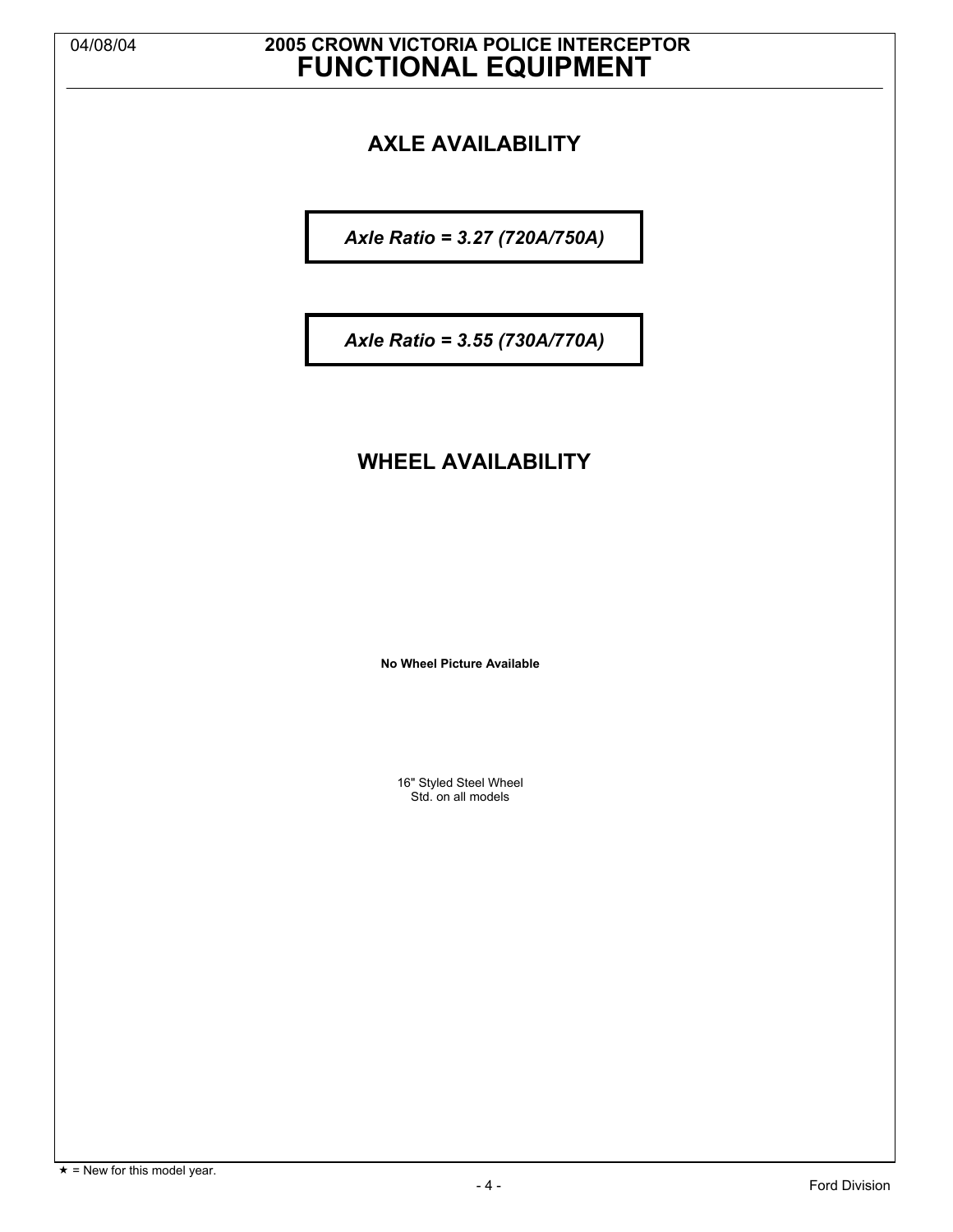### 04/08/04 **2005 CROWN VICTORIA POLICE INTERCEPTOR OPTIONAL EQUIPMENT**

| <b>Police</b><br>Interceptor<br><b>Street</b><br><b>Appearance</b><br>w/3.55 axle<br>(limited slip)<br>P71<br>770A<br>O<br>$\circ$<br>O |
|-----------------------------------------------------------------------------------------------------------------------------------------|
|                                                                                                                                         |
|                                                                                                                                         |
|                                                                                                                                         |
|                                                                                                                                         |
|                                                                                                                                         |
|                                                                                                                                         |
|                                                                                                                                         |
|                                                                                                                                         |
|                                                                                                                                         |
|                                                                                                                                         |
|                                                                                                                                         |
|                                                                                                                                         |
|                                                                                                                                         |
|                                                                                                                                         |
| $\overline{\mathbf{s}}$                                                                                                                 |
|                                                                                                                                         |
|                                                                                                                                         |
| O                                                                                                                                       |
| $\circ$                                                                                                                                 |
|                                                                                                                                         |
| O                                                                                                                                       |
|                                                                                                                                         |
| $\circ$                                                                                                                                 |
| O                                                                                                                                       |
| $\circ$                                                                                                                                 |
| $\bigcirc$                                                                                                                              |
|                                                                                                                                         |
| $O/P-41A$                                                                                                                               |
|                                                                                                                                         |
| $\circ$                                                                                                                                 |
| O                                                                                                                                       |
| $\circ$                                                                                                                                 |
| O                                                                                                                                       |
|                                                                                                                                         |
| $\circ$                                                                                                                                 |
| O                                                                                                                                       |
| $\mathsf S$                                                                                                                             |
| O                                                                                                                                       |
| $\circ$                                                                                                                                 |
|                                                                                                                                         |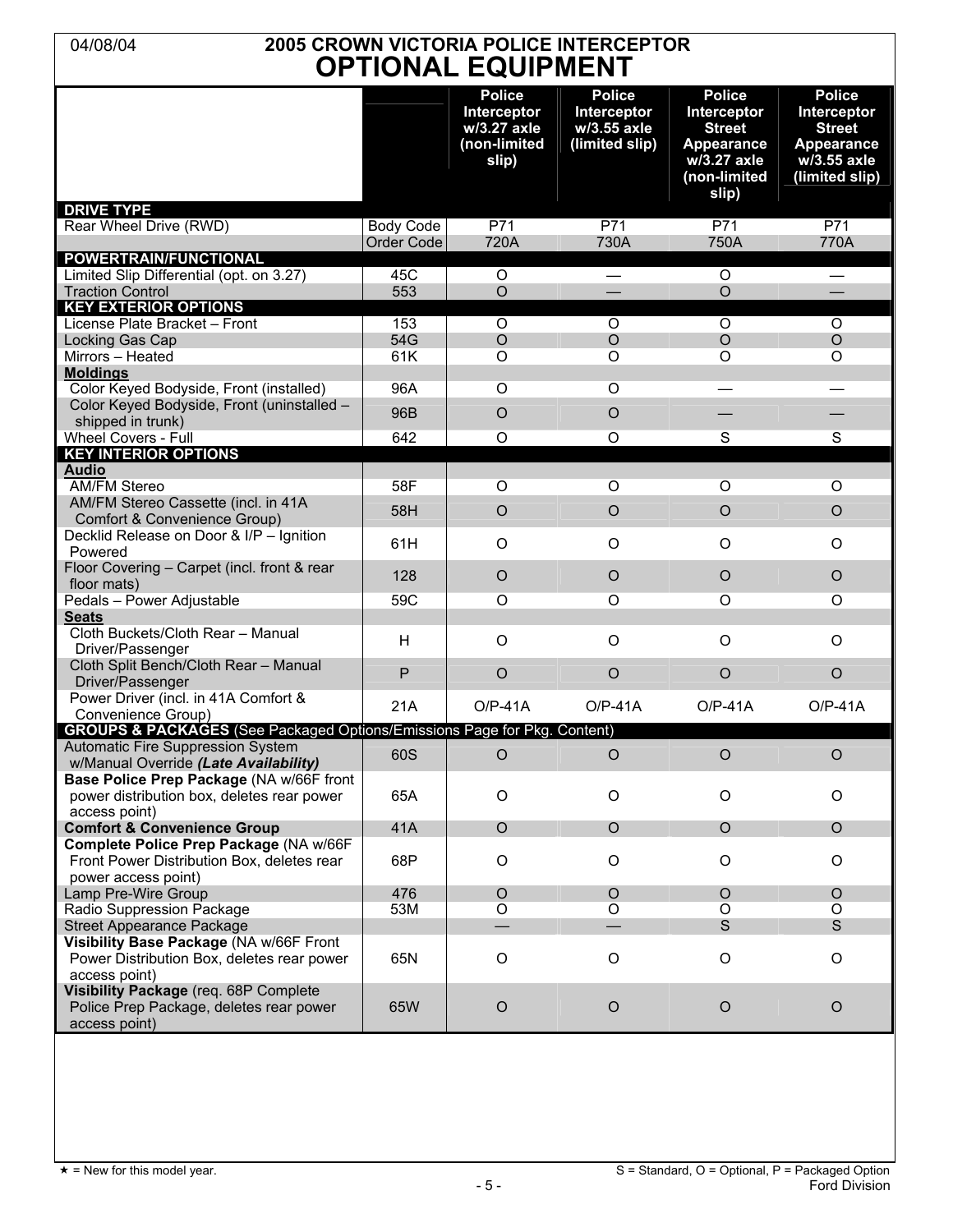| <b>2005 CROWN VICTORIA POLICE INTERCEPTOR</b><br>04/08/04<br><b>OPTIONAL EQUIPMENT (CONT'D.)</b>                                                                       |                  |                                                                      |                                                                      |                                                                                                                   |                                                                                                     |
|------------------------------------------------------------------------------------------------------------------------------------------------------------------------|------------------|----------------------------------------------------------------------|----------------------------------------------------------------------|-------------------------------------------------------------------------------------------------------------------|-----------------------------------------------------------------------------------------------------|
| <b>DRIVE TYPE</b>                                                                                                                                                      |                  | <b>Police</b><br>Interceptor<br>w/3.27 axle<br>(non-limited<br>slip) | <b>Police</b><br><b>Interceptor</b><br>w/3.55 axle<br>(limited slip) | <b>Police</b><br><b>Interceptor</b><br><b>Street</b><br><b>Appearance</b><br>w/3.27 axle<br>(non-limited<br>slip) | <b>Police</b><br>Interceptor<br><b>Street</b><br><b>Appearance</b><br>w/3.55 axle<br>(limited slip) |
| Rear Wheel Drive (RWD)                                                                                                                                                 | <b>Body Code</b> | P71                                                                  | P71                                                                  | P71                                                                                                               | P71                                                                                                 |
|                                                                                                                                                                        | Order<br>Code    | 720A                                                                 | 730A                                                                 | 750A                                                                                                              | 770A                                                                                                |
| <b>OTHER OPTIONS</b>                                                                                                                                                   |                  |                                                                      |                                                                      |                                                                                                                   |                                                                                                     |
| Air Bags - Side (driver & passenger)                                                                                                                                   | 59M              | $\circ$                                                              | $\circ$                                                              | $\circ$                                                                                                           | O                                                                                                   |
| <b>Engine Block Heater</b>                                                                                                                                             | 41H              | $\circ$                                                              | $\circ$                                                              | $\circ$                                                                                                           | $\circ$                                                                                             |
| Hoses - Silicone w/Aircraft Clamps                                                                                                                                     | 177              | $\circ$<br>$\circ$                                                   | $\circ$<br>$\circ$                                                   | $\circ$<br>$\circ$                                                                                                | O                                                                                                   |
| Keyed Alike - Key Code 1284X<br>Keyed Alike - Key Code 1294X                                                                                                           | 432<br>435       | O                                                                    | $\circ$                                                              | $\circ$                                                                                                           | $\circ$<br>O                                                                                        |
| Keyed Alike - Key Code 0135X                                                                                                                                           | 436              | $\circ$                                                              | $\circ$                                                              | $\circ$                                                                                                           | $\circ$                                                                                             |
| Keyed Alike - Key Code 1435X                                                                                                                                           | 437              | O                                                                    | $\circ$                                                              | $\circ$                                                                                                           | $\circ$                                                                                             |
| Keyed Alike - Key Code 0576X                                                                                                                                           | 438              | $\circ$                                                              | $\circ$                                                              | $\circ$                                                                                                           | $\circ$                                                                                             |
| Keyed Alike - Key Code 0151X                                                                                                                                           | 439              | $\circ$                                                              | $\circ$                                                              | $\circ$                                                                                                           | O                                                                                                   |
| <b>Laminated Security Side Glass</b>                                                                                                                                   | 68G              | $\circ$                                                              | $\circ$                                                              | $\circ$                                                                                                           | $\circ$                                                                                             |
| Lamps                                                                                                                                                                  |                  |                                                                      |                                                                      |                                                                                                                   |                                                                                                     |
| <b>Courtesy Disable</b>                                                                                                                                                | 478              | $\circ$                                                              | $\circ$                                                              | $\circ$                                                                                                           | $\circ$                                                                                             |
| Dome/Map (5" center-mount) Delete                                                                                                                                      | 54M              | $\circ$                                                              | O                                                                    | O                                                                                                                 | O                                                                                                   |
| <b>Driver Side Spot Assembly</b>                                                                                                                                       | 51A              | $\circ$                                                              | $\circ$                                                              | $\circ$                                                                                                           | $\circ$                                                                                             |
| <b>Dual Spot Assembly</b>                                                                                                                                              | 51Y              | $\circ$                                                              | $\circ$                                                              | $\circ$                                                                                                           | O                                                                                                   |
| Lateral Bow Reinforcement                                                                                                                                              | 185              | $\circ$                                                              | $\circ$                                                              | $\circ$                                                                                                           | O                                                                                                   |
| Locks/Handles Inoperable - Rear Door                                                                                                                                   | 157              | O                                                                    | O                                                                    | O                                                                                                                 | O                                                                                                   |
| Paint<br>Two-tone #1                                                                                                                                                   | 952              | O                                                                    | O                                                                    |                                                                                                                   |                                                                                                     |
| Two-tone #2                                                                                                                                                            | 953              | $\circ$                                                              | $\circ$                                                              |                                                                                                                   |                                                                                                     |
| Two-tone #3                                                                                                                                                            | 955              | O                                                                    | $\circ$                                                              |                                                                                                                   |                                                                                                     |
| Police Power Pigtail (NA w/65U, 66F,<br>65W, 65N, 68P, 65A), connector terminal<br>& wire pigtail connection of aftermarket<br>equipment to the vehicle wiring harness | 179              | $\circ$                                                              | $\circ$                                                              | $\circ$                                                                                                           | $\circ$                                                                                             |
| Power Distribution Box - Front (NA w/65A<br>Base Police Prep Pkg., 68P Complete<br>Police Prep Pkg. or 65W Visibility Pkg.)                                            | 66F              | O                                                                    | $\circ$                                                              | $\circ$                                                                                                           | $\circ$                                                                                             |
| Radio - 2-Way Pre-Wire                                                                                                                                                 | 946              | $\circ$                                                              | $\circ$                                                              | $\circ$                                                                                                           | $\circ$                                                                                             |
| <b>Roof Wiring</b>                                                                                                                                                     |                  |                                                                      |                                                                      |                                                                                                                   |                                                                                                     |
| Hole in Center of Roof (incl. lateral bow<br>reinforcement)                                                                                                            | 187              | $\circ$                                                              | $\circ$                                                              | $\circ$                                                                                                           | $\circ$                                                                                             |
| No Hole in Roof                                                                                                                                                        | 189              | O                                                                    | O                                                                    | O                                                                                                                 | O                                                                                                   |
| Speed Control (incl. in 41A Comfort &                                                                                                                                  | 525              | $O/P-41A$                                                            | $O/P-41A$                                                            | $O/P-41A$                                                                                                         | $O/P-41A$                                                                                           |
| Convenience Group)                                                                                                                                                     |                  |                                                                      |                                                                      |                                                                                                                   |                                                                                                     |
| Trunk Pack™ (w/Kevlar® front liner)                                                                                                                                    | 14T              | O                                                                    | O                                                                    | O                                                                                                                 | O                                                                                                   |
| Windows - Rear Power Delete (rear<br>switches only, operable from front driver<br>side switches)                                                                       | 948              | $\circ$                                                              | $\circ$                                                              | $\circ$                                                                                                           | $\circ$                                                                                             |
| <b>Wiring</b>                                                                                                                                                          |                  |                                                                      |                                                                      |                                                                                                                   |                                                                                                     |
| Grille Lamp, Siren & Speaker                                                                                                                                           | 172              | $\circ$                                                              | $\circ$                                                              | $\circ$                                                                                                           | $\circ$                                                                                             |
| Horn Siren Wiring Prep Package<br>Spot Lamp Prep, Driver Side                                                                                                          | 175<br>51B       | O<br>$\bigcirc$                                                      | O<br>$\bigcirc$                                                      | O                                                                                                                 | O                                                                                                   |
| Spot Lamp Prep, Dual Side                                                                                                                                              | 51Z              | O                                                                    | O                                                                    |                                                                                                                   |                                                                                                     |
|                                                                                                                                                                        |                  |                                                                      |                                                                      |                                                                                                                   |                                                                                                     |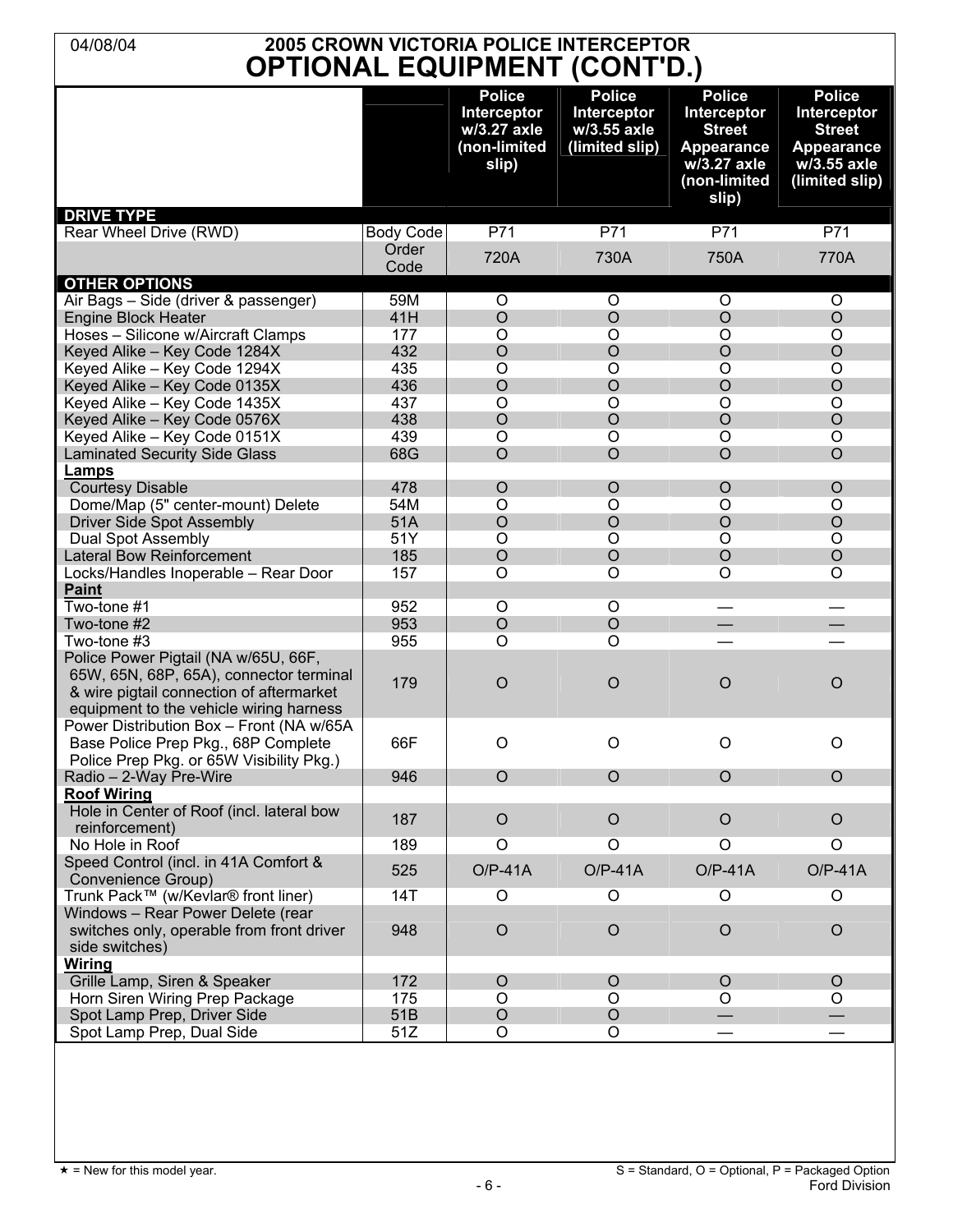### 04/08/04 **2005 CROWN VICTORIA POLICE INTERCEPTOR COLOR & TRIM AVAILABILITY**

| <b>Dark</b><br><b>Medium</b><br><b>POLICE INTERCEPTOR</b><br><b>Light Flint</b><br><b>Charcoal</b><br><b>Parchment</b><br>IW<br>Cloth Front Buckets/Vinyl Rear<br>IC<br>ΙH<br>Cloth Front Buckets/Cloth Rear<br><b>HW</b><br>HC<br>HH<br><b>PW</b><br>PC.<br>Cloth Split Bench/Cloth Rear<br>PH<br><b>EXTERIOR COLOR</b><br>Code<br><b>Availability</b><br>Arizona Beige Clearcoat Metallic<br>AQ<br>$\bullet$<br>$\bullet$<br><b>Medium Brown Metallic</b><br><b>BU</b><br>C <sub>2</sub><br>Gold Ash Clearcoat Metallic<br><b>DX</b><br>Dark Blue Pearl Clearcoat Metallic<br>$\bullet$<br>$\bullet$<br><b>DV</b><br>*Light Tundra Clearcoat Metallic<br>Dark Toreador Red Clearcoat Metallic<br><b>JL</b><br>Silver Birch Clearcoat Metallic<br><b>JP</b><br>Dark Blue<br><b>LK</b><br><b>LM</b><br>Royal Blue<br><b>Light Blue Metallic</b><br>LN<br>Light Ice Blue Clearcoat Metallic<br>LS<br><b>Ultra Blue Clearcoat Metallic</b><br><b>MM</b><br><b>TM</b><br><b>Light Grey Clearcoat</b><br><b>Silver Grey Metallic</b><br><b>TN</b><br>Midnight Grey Clearcoat Metallic<br><b>TV</b><br><b>Black Clearcoat</b><br><b>UA</b><br><b>Vibrant White Clearcoat</b><br><b>WT</b><br>٠<br>Medium Titanium Clearcoat Metallic<br>YG<br>$\bullet$<br><b>STREET APPEARANCE PACKAGE (60B)</b><br>Arizona Beige Clearcoat Metallic<br><b>AQ</b><br>۰<br>C <sub>2</sub><br><b>Gold Ash Clearcoat Metallic</b><br>Dark Blue Pearl Clearcoat Metallic<br><b>DX</b><br><b>DV</b><br>*Light Tundra Clearcoat Metallic<br>Dark Toreador Red Clearcoat Metallic<br>JL<br><b>JP</b><br><b>Silver Birch Clearcoat Metallic</b><br>Light Ice Blue Clearcoat Metallic<br>LS<br><b>TV</b><br>Midnight Grey Clearcoat Metallic<br><b>Black Clearcoat</b><br><b>UA</b><br><b>Vibrant White Clearcoat</b><br><b>WT</b><br>$\overline{\phantom{a}}$ |               |  |                       |  |  |
|-----------------------------------------------------------------------------------------------------------------------------------------------------------------------------------------------------------------------------------------------------------------------------------------------------------------------------------------------------------------------------------------------------------------------------------------------------------------------------------------------------------------------------------------------------------------------------------------------------------------------------------------------------------------------------------------------------------------------------------------------------------------------------------------------------------------------------------------------------------------------------------------------------------------------------------------------------------------------------------------------------------------------------------------------------------------------------------------------------------------------------------------------------------------------------------------------------------------------------------------------------------------------------------------------------------------------------------------------------------------------------------------------------------------------------------------------------------------------------------------------------------------------------------------------------------------------------------------------------------------------------------------------------------------------------------------------------------------------------------------------------------------------------------------------------------------------------------|---------------|--|-----------------------|--|--|
|                                                                                                                                                                                                                                                                                                                                                                                                                                                                                                                                                                                                                                                                                                                                                                                                                                                                                                                                                                                                                                                                                                                                                                                                                                                                                                                                                                                                                                                                                                                                                                                                                                                                                                                                                                                                                                   |               |  | <b>Interior Color</b> |  |  |
|                                                                                                                                                                                                                                                                                                                                                                                                                                                                                                                                                                                                                                                                                                                                                                                                                                                                                                                                                                                                                                                                                                                                                                                                                                                                                                                                                                                                                                                                                                                                                                                                                                                                                                                                                                                                                                   |               |  |                       |  |  |
|                                                                                                                                                                                                                                                                                                                                                                                                                                                                                                                                                                                                                                                                                                                                                                                                                                                                                                                                                                                                                                                                                                                                                                                                                                                                                                                                                                                                                                                                                                                                                                                                                                                                                                                                                                                                                                   |               |  |                       |  |  |
|                                                                                                                                                                                                                                                                                                                                                                                                                                                                                                                                                                                                                                                                                                                                                                                                                                                                                                                                                                                                                                                                                                                                                                                                                                                                                                                                                                                                                                                                                                                                                                                                                                                                                                                                                                                                                                   |               |  |                       |  |  |
|                                                                                                                                                                                                                                                                                                                                                                                                                                                                                                                                                                                                                                                                                                                                                                                                                                                                                                                                                                                                                                                                                                                                                                                                                                                                                                                                                                                                                                                                                                                                                                                                                                                                                                                                                                                                                                   |               |  |                       |  |  |
|                                                                                                                                                                                                                                                                                                                                                                                                                                                                                                                                                                                                                                                                                                                                                                                                                                                                                                                                                                                                                                                                                                                                                                                                                                                                                                                                                                                                                                                                                                                                                                                                                                                                                                                                                                                                                                   |               |  |                       |  |  |
|                                                                                                                                                                                                                                                                                                                                                                                                                                                                                                                                                                                                                                                                                                                                                                                                                                                                                                                                                                                                                                                                                                                                                                                                                                                                                                                                                                                                                                                                                                                                                                                                                                                                                                                                                                                                                                   |               |  |                       |  |  |
|                                                                                                                                                                                                                                                                                                                                                                                                                                                                                                                                                                                                                                                                                                                                                                                                                                                                                                                                                                                                                                                                                                                                                                                                                                                                                                                                                                                                                                                                                                                                                                                                                                                                                                                                                                                                                                   |               |  |                       |  |  |
|                                                                                                                                                                                                                                                                                                                                                                                                                                                                                                                                                                                                                                                                                                                                                                                                                                                                                                                                                                                                                                                                                                                                                                                                                                                                                                                                                                                                                                                                                                                                                                                                                                                                                                                                                                                                                                   | <b>POLICE</b> |  |                       |  |  |
|                                                                                                                                                                                                                                                                                                                                                                                                                                                                                                                                                                                                                                                                                                                                                                                                                                                                                                                                                                                                                                                                                                                                                                                                                                                                                                                                                                                                                                                                                                                                                                                                                                                                                                                                                                                                                                   |               |  |                       |  |  |
|                                                                                                                                                                                                                                                                                                                                                                                                                                                                                                                                                                                                                                                                                                                                                                                                                                                                                                                                                                                                                                                                                                                                                                                                                                                                                                                                                                                                                                                                                                                                                                                                                                                                                                                                                                                                                                   |               |  |                       |  |  |
|                                                                                                                                                                                                                                                                                                                                                                                                                                                                                                                                                                                                                                                                                                                                                                                                                                                                                                                                                                                                                                                                                                                                                                                                                                                                                                                                                                                                                                                                                                                                                                                                                                                                                                                                                                                                                                   |               |  |                       |  |  |
|                                                                                                                                                                                                                                                                                                                                                                                                                                                                                                                                                                                                                                                                                                                                                                                                                                                                                                                                                                                                                                                                                                                                                                                                                                                                                                                                                                                                                                                                                                                                                                                                                                                                                                                                                                                                                                   |               |  |                       |  |  |
|                                                                                                                                                                                                                                                                                                                                                                                                                                                                                                                                                                                                                                                                                                                                                                                                                                                                                                                                                                                                                                                                                                                                                                                                                                                                                                                                                                                                                                                                                                                                                                                                                                                                                                                                                                                                                                   |               |  |                       |  |  |
|                                                                                                                                                                                                                                                                                                                                                                                                                                                                                                                                                                                                                                                                                                                                                                                                                                                                                                                                                                                                                                                                                                                                                                                                                                                                                                                                                                                                                                                                                                                                                                                                                                                                                                                                                                                                                                   |               |  |                       |  |  |
|                                                                                                                                                                                                                                                                                                                                                                                                                                                                                                                                                                                                                                                                                                                                                                                                                                                                                                                                                                                                                                                                                                                                                                                                                                                                                                                                                                                                                                                                                                                                                                                                                                                                                                                                                                                                                                   |               |  |                       |  |  |
|                                                                                                                                                                                                                                                                                                                                                                                                                                                                                                                                                                                                                                                                                                                                                                                                                                                                                                                                                                                                                                                                                                                                                                                                                                                                                                                                                                                                                                                                                                                                                                                                                                                                                                                                                                                                                                   |               |  |                       |  |  |
|                                                                                                                                                                                                                                                                                                                                                                                                                                                                                                                                                                                                                                                                                                                                                                                                                                                                                                                                                                                                                                                                                                                                                                                                                                                                                                                                                                                                                                                                                                                                                                                                                                                                                                                                                                                                                                   |               |  |                       |  |  |
|                                                                                                                                                                                                                                                                                                                                                                                                                                                                                                                                                                                                                                                                                                                                                                                                                                                                                                                                                                                                                                                                                                                                                                                                                                                                                                                                                                                                                                                                                                                                                                                                                                                                                                                                                                                                                                   |               |  |                       |  |  |
|                                                                                                                                                                                                                                                                                                                                                                                                                                                                                                                                                                                                                                                                                                                                                                                                                                                                                                                                                                                                                                                                                                                                                                                                                                                                                                                                                                                                                                                                                                                                                                                                                                                                                                                                                                                                                                   |               |  |                       |  |  |
|                                                                                                                                                                                                                                                                                                                                                                                                                                                                                                                                                                                                                                                                                                                                                                                                                                                                                                                                                                                                                                                                                                                                                                                                                                                                                                                                                                                                                                                                                                                                                                                                                                                                                                                                                                                                                                   |               |  |                       |  |  |
|                                                                                                                                                                                                                                                                                                                                                                                                                                                                                                                                                                                                                                                                                                                                                                                                                                                                                                                                                                                                                                                                                                                                                                                                                                                                                                                                                                                                                                                                                                                                                                                                                                                                                                                                                                                                                                   |               |  |                       |  |  |
|                                                                                                                                                                                                                                                                                                                                                                                                                                                                                                                                                                                                                                                                                                                                                                                                                                                                                                                                                                                                                                                                                                                                                                                                                                                                                                                                                                                                                                                                                                                                                                                                                                                                                                                                                                                                                                   |               |  |                       |  |  |
|                                                                                                                                                                                                                                                                                                                                                                                                                                                                                                                                                                                                                                                                                                                                                                                                                                                                                                                                                                                                                                                                                                                                                                                                                                                                                                                                                                                                                                                                                                                                                                                                                                                                                                                                                                                                                                   |               |  |                       |  |  |
|                                                                                                                                                                                                                                                                                                                                                                                                                                                                                                                                                                                                                                                                                                                                                                                                                                                                                                                                                                                                                                                                                                                                                                                                                                                                                                                                                                                                                                                                                                                                                                                                                                                                                                                                                                                                                                   |               |  |                       |  |  |
|                                                                                                                                                                                                                                                                                                                                                                                                                                                                                                                                                                                                                                                                                                                                                                                                                                                                                                                                                                                                                                                                                                                                                                                                                                                                                                                                                                                                                                                                                                                                                                                                                                                                                                                                                                                                                                   |               |  |                       |  |  |
|                                                                                                                                                                                                                                                                                                                                                                                                                                                                                                                                                                                                                                                                                                                                                                                                                                                                                                                                                                                                                                                                                                                                                                                                                                                                                                                                                                                                                                                                                                                                                                                                                                                                                                                                                                                                                                   |               |  |                       |  |  |
|                                                                                                                                                                                                                                                                                                                                                                                                                                                                                                                                                                                                                                                                                                                                                                                                                                                                                                                                                                                                                                                                                                                                                                                                                                                                                                                                                                                                                                                                                                                                                                                                                                                                                                                                                                                                                                   |               |  |                       |  |  |
|                                                                                                                                                                                                                                                                                                                                                                                                                                                                                                                                                                                                                                                                                                                                                                                                                                                                                                                                                                                                                                                                                                                                                                                                                                                                                                                                                                                                                                                                                                                                                                                                                                                                                                                                                                                                                                   |               |  |                       |  |  |
|                                                                                                                                                                                                                                                                                                                                                                                                                                                                                                                                                                                                                                                                                                                                                                                                                                                                                                                                                                                                                                                                                                                                                                                                                                                                                                                                                                                                                                                                                                                                                                                                                                                                                                                                                                                                                                   |               |  |                       |  |  |
|                                                                                                                                                                                                                                                                                                                                                                                                                                                                                                                                                                                                                                                                                                                                                                                                                                                                                                                                                                                                                                                                                                                                                                                                                                                                                                                                                                                                                                                                                                                                                                                                                                                                                                                                                                                                                                   |               |  |                       |  |  |
|                                                                                                                                                                                                                                                                                                                                                                                                                                                                                                                                                                                                                                                                                                                                                                                                                                                                                                                                                                                                                                                                                                                                                                                                                                                                                                                                                                                                                                                                                                                                                                                                                                                                                                                                                                                                                                   |               |  |                       |  |  |
|                                                                                                                                                                                                                                                                                                                                                                                                                                                                                                                                                                                                                                                                                                                                                                                                                                                                                                                                                                                                                                                                                                                                                                                                                                                                                                                                                                                                                                                                                                                                                                                                                                                                                                                                                                                                                                   |               |  |                       |  |  |
|                                                                                                                                                                                                                                                                                                                                                                                                                                                                                                                                                                                                                                                                                                                                                                                                                                                                                                                                                                                                                                                                                                                                                                                                                                                                                                                                                                                                                                                                                                                                                                                                                                                                                                                                                                                                                                   |               |  |                       |  |  |
|                                                                                                                                                                                                                                                                                                                                                                                                                                                                                                                                                                                                                                                                                                                                                                                                                                                                                                                                                                                                                                                                                                                                                                                                                                                                                                                                                                                                                                                                                                                                                                                                                                                                                                                                                                                                                                   |               |  |                       |  |  |
|                                                                                                                                                                                                                                                                                                                                                                                                                                                                                                                                                                                                                                                                                                                                                                                                                                                                                                                                                                                                                                                                                                                                                                                                                                                                                                                                                                                                                                                                                                                                                                                                                                                                                                                                                                                                                                   |               |  |                       |  |  |
|                                                                                                                                                                                                                                                                                                                                                                                                                                                                                                                                                                                                                                                                                                                                                                                                                                                                                                                                                                                                                                                                                                                                                                                                                                                                                                                                                                                                                                                                                                                                                                                                                                                                                                                                                                                                                                   |               |  |                       |  |  |
|                                                                                                                                                                                                                                                                                                                                                                                                                                                                                                                                                                                                                                                                                                                                                                                                                                                                                                                                                                                                                                                                                                                                                                                                                                                                                                                                                                                                                                                                                                                                                                                                                                                                                                                                                                                                                                   |               |  |                       |  |  |

**WARNING:** Aftermarket police equipment (such as communications gear) must not be mounted in the air bag deployment zone. Vehicles equipped with bench seats may not have sufficient room to mount such equipment. Bucket seats may be required. See Police/Fleet owner guide supplement for available Police equipment mounting zones. Advise all customers of these facts.

**NOTE:** Exterior colors are available in three different two-tone configurations. Accent color can be any of the available exterior colors.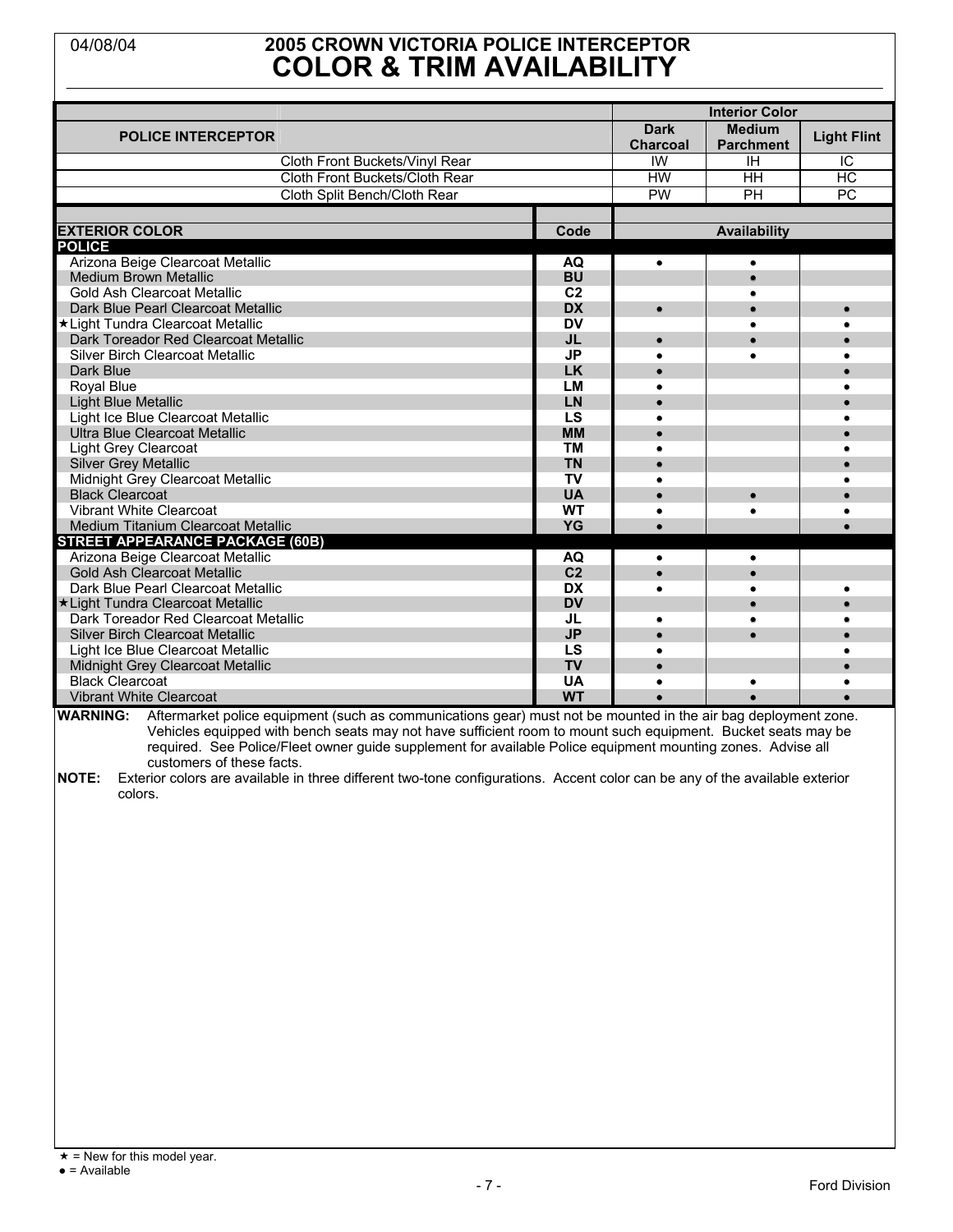### 04/08/04 **2005 CROWN VICTORIA POLICE INTERCEPTOR PACKAGED OPTIONS/EMISSIONS**

#### **AUTOMATIC FIRE SUPPRESSION SYSTEM (60S)** *(Late Availability)*

#### *Availability:*

• Optional for all arrays

#### *Includes:*

- Automatic Fire Suppression System with manual override includes:
	- Manual override switch for Fire Suppression System<br>mounted on headliner
	- Fire Suppression System status indicator light installed in the instrument panel

#### *NOTE: See www.CVPI.com website for complete Fire Suppression System information*

### **BASE POLICE PREP PACKAGE (65A)**

#### *Availability:*

#### • Optional for all arrays

#### *Includes:*

- (2) front strobe bulbs and (2) rear strobe bulbs, installed in marker lights and tail light lenses
- 
- Alternating headlight flasher<br>• Wiring harness including the following items:
	- $(6)$  strobe cables shielded and grounded pre-run to marker lights, tail light lenses and front grille
	- Distribution centers located in the glove box and trunk 50-amp each fused in engine compartment. Each distribution center has (5) ground wires and can hold (6) fuses (3 battery and 3 ignition powered)
	- 50-Amp light bar circuit and ground at console base<br>(utilized by 65W Visibility Package)
	- Additional 50-amp lightbar circuit available in trunk only (utilized by 65W Visibility Package)
	- (utilized by 60-Amp battery circuit and ground available at kick<br>panel or trunk for radio communications
	- Siren/speaker wiring pre-run to front of vehicle<br>available at console or trunk
	- Horn/siren relay circuit available at console or trunk<br>- (4) extra circuits pre-run from the engine compartment
	- to the console (one circuit is heavy gauge for additional battery or ground connection)
	- 4) extra circuits pre-run from the console to the trunk<br>  $-$  Alternating headlight flasher additional control wire at
	- console for connection to customer supplied positive control switch box
- Utilizes lightbar connector and deletes rear power access point

#### *Not available with:*

• Front Power Distribution Box (66F) and 179 Police Power Pigtail

#### **COMFORT AND CONVENIENCE GROUP (41A)** *Availability:*

• Optional for all arrays

#### *Includes:*

- Power driver seat
- Speed control
- AM/FM stereo with cassette

### **COMPLETE POLICE PREP PACKAGE (68P)**

#### *Availability:* • Optional for all arrays

#### *Includes everything in the Base Police Prep Package (65A) plus the following:*

- Console mounting platform
- Center wiring conduit
- Hidden manual door lock plunger located in door frame
- Trunk air circulation fan
- Permanent rubber tie down strap
- Dual trunk storage boxes
- Rear trunk communications service tray, slides on heavy duty tracks. Shipped with secured spare tire
- Deletes rear power access point

#### *Not available with:*

- Cloth Split Bench Seat (P)
- Front Power Distribution Box (66F) and 179 Police Power Pigtail

#### **LAMINATED SECURITY SIDE GLASS (68G)** *Availability:*

• Optional for all arrays

#### *Includes:*

• Door windows formed from a layer of polyvinyl butyral laminated between two sheets of automotive safety glass

### **LAMP PRE-WIRE GROUP (476)**

- *Availability:*
- Optional for all arrays
- *Includes:*
- Package tray warning lamps pre-wire
- Inner decklid lamp pre-wire

#### **RADIO SUPPRESSION PACKAGE (53M)** *Availability:*

#### • Optional for all arrays

*Provides radio suppression coverage for the following areas:*

- Hood to body (LH/RH)
- Engine to dash panel
- Engine to frame
- Tail pipe to frame (LH/RH)
- Decklid to body (LH/RH)
- Body to frame rear (LH/RH)

### **SPOT LAMP WIRING PREP (51B/51Z)**

#### *Availability:*

• Optional for Police Interceptor with 3.27/3.55 axles (720A/730A)

*Includes:*

- Contains wiring, bracketry and body preparation for installation of spot lamp kit purchased from manufacturer
- Access hole in A-pillar
- Mounting bracket in place
- A-pillar moldings trimmed
- Wiring and fuse located in standard fuse panel • Door edge reworked and trimmed

### *Not available with:*

• Spot Lamp (51A/51Y)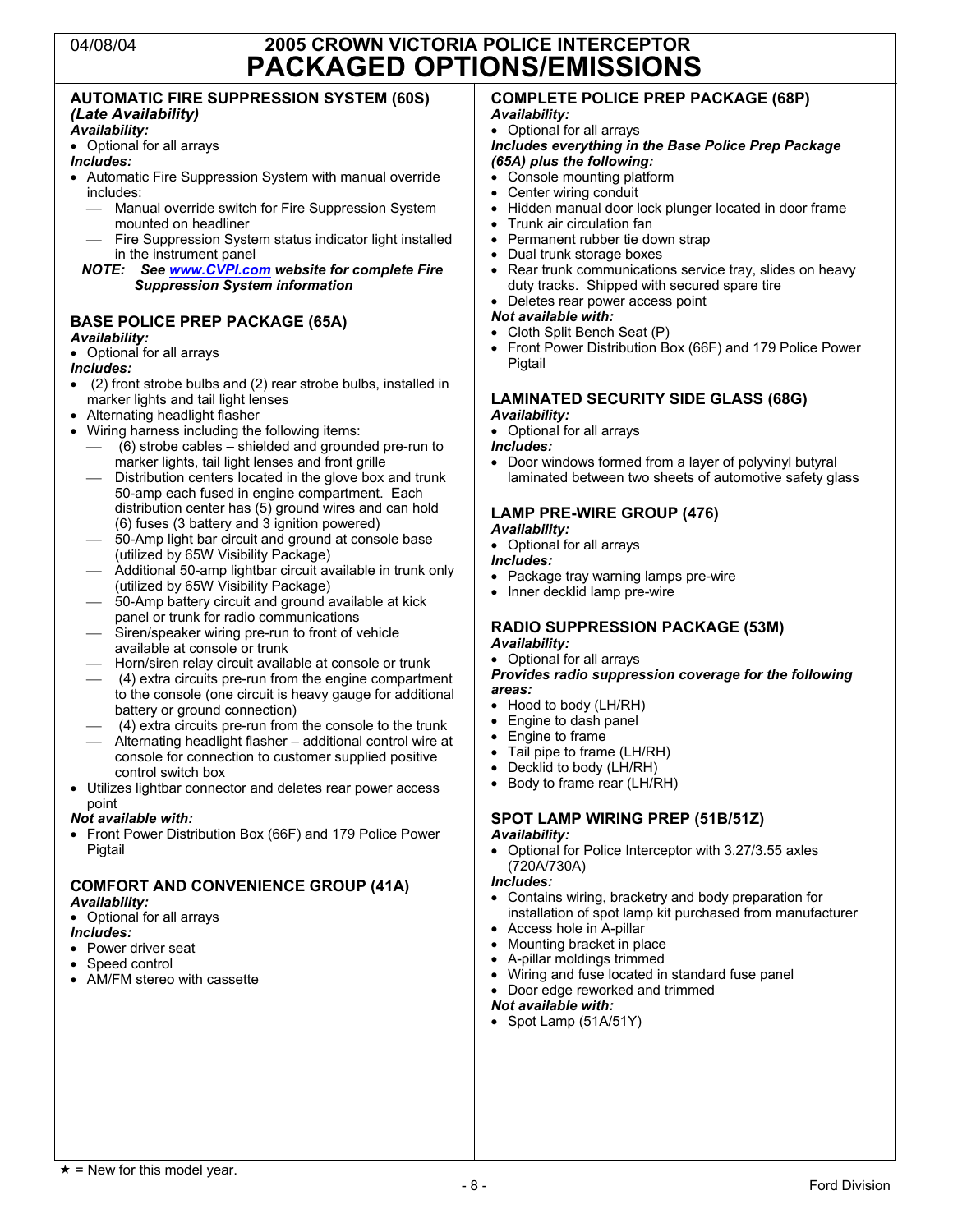### 04/08/04 **2005 CROWN VICTORIA POLICE INTERCEPTOR PACKAGED OPTIONS/EMISSIONS**

### **STREET APPEARANCE PACKAGE (60B)**

#### *Availability:*

• Standard for Police Interceptor Street Appearance with 3.27/3.55 axles (750A/770A)

#### *Includes:*

- Color keyed retail bodyside moldings
- Rear appliqué with color keyed panels<br>• "Crown Victoria" badge
- "Crown Victoria" badge
- Chrome grille<br>• Chrome fascia
- Chrome fascia inserts<br>• Chrome door handle b
- Chrome door handle bezel
- Chrome tail lamp appliqué
- Wheel covers, full

#### **TRUNK PACK™ (14T)** *Availability:*

• Optional for all arrays

#### *Includes:*

- Drop-in box with a tough plastic shell made of High Density Polyethylene (HDPE)
- It both aligns Police equipment laterally in the trunk and utilizes a Kevlar® lining on the fore side of the box to reduce the risk of Police equipment penetrating into the back seat or fuel tank in high-speed rear impacts

#### **VISIBILITY BASE PACKAGE (65N)** *Availability:*

#### • Optional for all arrays

#### *Includes everything in the Base Police Prep Package (65A), plus the following:*

- (1) console-mounting platform
- (1) 6-head strobe power supply with front shut down
- (2) LED (high intensity) lights at the package tray, red and
- blue • (1) switch control panel
- (1) unique non-slide out trunk communications service tray<br>• Headlamn flasher module to interconnect directly with
- Headlamp flasher module to interconnect directly with crown harness
- 8-Relay roof light control center
- (4) shielded coaxial strobe cables from trunk to corners
- (5) power and (2) ground wires
- (1) main body wiring harness
- $\bullet$  (2) power distribution boxes (front and rear)
- (2) front and (2) rear strobe bulbs
- (2) shielded coaxial strobe cables from trunk to grille
- $\bullet$  (13) 16-gauge blunt cut wiring control circuits in main harness at console

#### *Not available with:*

- 
- Front Power Distribution Box (66F)<br>• Complete Police Prep Package (68 • Complete Police Prep Package (68P)
- Police Power Pigtail (179)
- Visibility Package (65W)
- Split bench seats (K)

#### *Deletes:*

• Rear power access points

### **VISIBILITY PACKAGE (65W)**

#### *Availability:*

• Optional for all arrays

- *Includes:* Strobe power supply, 6-head with front shut off
- (2) high intensity flashing rear deck LED lights with matching interior color housings
- Visibility switch panel including (4) position slide switch and (4) rocker switches
- Lighting relay center for use with visibility switch panel controls up to (8) light bar functions

#### *Requires:*

- Complete Police Prep Package (68P)
- *Deletes:*
- Rear power access points

#### **MISCELLANEOUS**

#### **CALIFORNIA EMISSIONS STATES/CROSS-BORDER STATES**

| Required on units for California, Maine,            |     |
|-----------------------------------------------------|-----|
| Massachusetts, New York, and Vermont                |     |
| registration. Optional for Cross-Border States.***  |     |
| <b>CALIFORNIA EMISSIONS SYSTEM NOT</b>              |     |
|                                                     | 423 |
| Control code for units either shipped to California |     |
| Emissions States dealers or ordered by California   |     |
| Emissions States dealers for registration in non-   |     |
| California States locations.                        |     |
| <b>CALIFORNIA PUBLIC SERVICE/EMERGENCY</b>          |     |
|                                                     |     |
| Only available on units sold to authorized          |     |
| governmental units and privately-owned              |     |
| ambulance companies. Must also use Code 423         |     |

ambulance companies. Must also use Code 423 when ordering. *NON-CALIFORNIA/NON-CROSS-BORDER*

# *STATES DEALER ORDER FOR CALIFORNIA*

*STATES REGISTRATION..........................................* **93N** Required on all units ordered by dealers for California Emissions States registrations when the vehicles are being delivered to non-California Emissions, non-Cross-Border States locations. Also requires 422 California Emissions System.

#### **\*\*\*CROSS-BORDER STATES**

Cross-Border States are Arizona, Connecticut, Nevada, New Hampshire, New Jersey, Oregon, Pennsylvania, and Rhode Island.

#### **ENGINE BLOCK HEATER**

Standard and only available in AK, MN, ND, SD, MT, WI and WY states. Other states available via FCSD

**NOTE:** Fleet Only – Engine block heater optional in all states with valid FIN code.

For eligible California dealers only. Dealers must have a pre-existing contract with a pre-delivery service company in order to take advantage of this option.